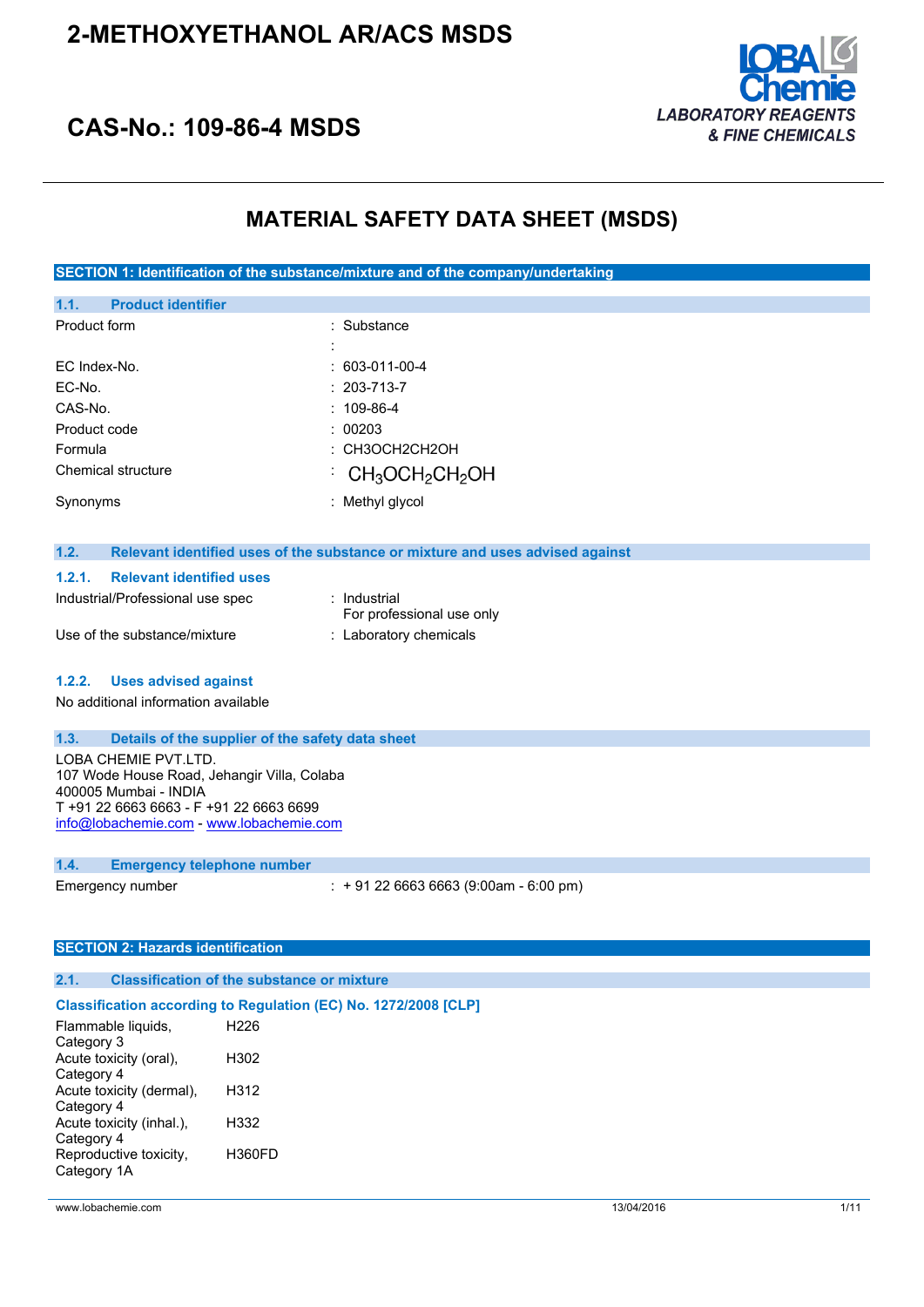Safety Data Sheet

Full text of H statements : see section 16

#### **Classification according to Directive 67/548/EEC [DSD] or 1999/45/EC [DPD]**

Repr.Cat.2; R60 Repr.Cat.2; R61 Xn; R20/21/22 R10 Full text of R-phrases: see section 16

#### **Adverse physicochemical, human health and environmental effects**

No additional information available

| 2.2. | <b>Label elements</b>                                      |                                                                                                                                                                                             |
|------|------------------------------------------------------------|---------------------------------------------------------------------------------------------------------------------------------------------------------------------------------------------|
|      | Labelling according to Regulation (EC) No. 1272/2008 [CLP] |                                                                                                                                                                                             |
|      | Hazard pictograms (CLP)                                    |                                                                                                                                                                                             |
|      |                                                            | GHS02<br>GHS08<br>GHS07                                                                                                                                                                     |
|      | Signal word (CLP)                                          | : Danger                                                                                                                                                                                    |
|      | Hazard statements (CLP)                                    | : H226 - Flammable liquid and vapour.<br>H302+H312+H332 - Harmful if swallowed, in contact with skin or if inhaled<br>H360FD - May damage fertility. May damage the unborn child.           |
|      | Precautionary statements (CLP)                             | : P201 - Obtain special instructions before use.<br>P280 - Wear protective clothing, face protection, eye protection.<br>P308+P313 - IF exposed or concerned: Get medical advice/attention. |

#### **2.3. Other hazards**

This substance/mixture does not meet the PBT criteria of REACH regulation, annex XIII This substance/mixture does not meet the vPvB criteria of REACH regulation, annex XIII

| <b>SECTION 3: Composition/information on ingredients</b> |                   |                           |
|----------------------------------------------------------|-------------------|---------------------------|
|                                                          |                   |                           |
| 3.1.                                                     | <b>Substances</b> |                           |
| Name                                                     |                   | : 2-METHOXYETHANOL AR/ACS |
| CAS-No.                                                  |                   | $: 109-86-4$              |
| EC-No.                                                   |                   | $: 203 - 713 - 7$         |
| EC Index-No.                                             |                   | $: 603-011-00-4$          |
|                                                          |                   |                           |

Full text of R- and H-statements: see section 16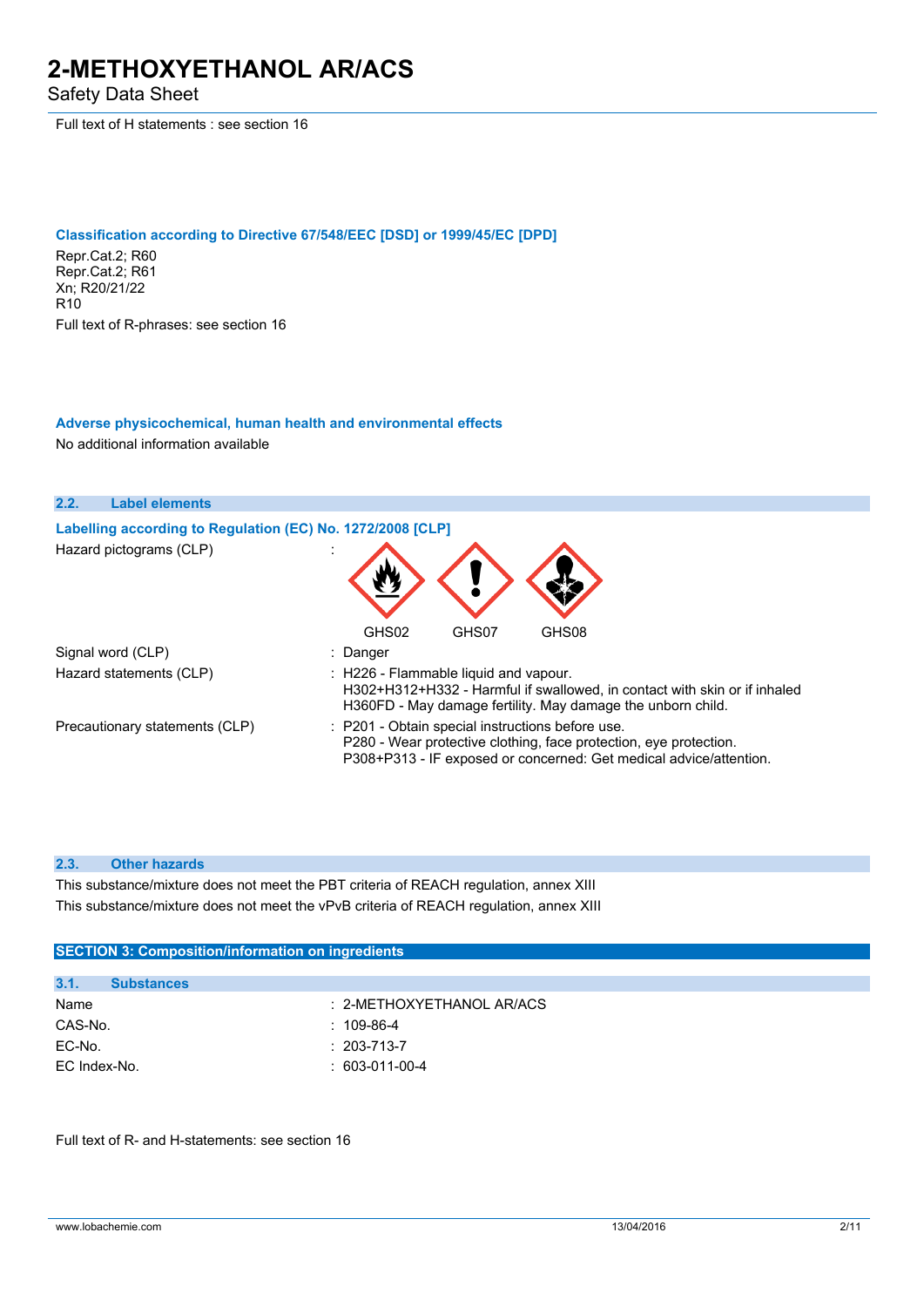Safety Data Sheet

#### **3.2. Mixtures**

Not applicable

| <b>SECTION 4: First aid measures</b>                                |                                                                                                                                                                                |  |  |
|---------------------------------------------------------------------|--------------------------------------------------------------------------------------------------------------------------------------------------------------------------------|--|--|
| 4.1.<br><b>Description of first aid measures</b>                    |                                                                                                                                                                                |  |  |
| First-aid measures general                                          | : IF exposed or concerned: Get medical advice/attention.                                                                                                                       |  |  |
| First-aid measures after inhalation                                 | : Assure fresh air breathing. If breathing is difficult, remove victim to fresh air and keep<br>at rest in a position comfortable for breathing. Get medical advice/attention. |  |  |
| First-aid measures after skin contact                               | Immediately call a POISON CENTER/doctor. Wash with plenty of water/ Wash<br>contaminated clothing before reuse.                                                                |  |  |
| First-aid measures after eye contact                                | : Rinse cautiously with water for several minutes. Remove contact lenses, if present<br>and easy to do. Continue rinsing. Get medical advice/attention.                        |  |  |
| First-aid measures after ingestion                                  | : Rinse mouth. Call a POISON CENTER/doctor if you feel unwell.                                                                                                                 |  |  |
| 4.2.<br>Most important symptoms and effects, both acute and delayed |                                                                                                                                                                                |  |  |
| Symptoms/effects                                                    | : May damage the unborn child. May damage fertility.                                                                                                                           |  |  |
| Symptoms/effects after inhalation                                   | : Harmful if inhaled.                                                                                                                                                          |  |  |
| Symptoms/effects after skin contact                                 | : Harmful in contact with skin.                                                                                                                                                |  |  |
| Symptoms/effects after ingestion                                    | : Harmful if swallowed.                                                                                                                                                        |  |  |
| 4.3.                                                                | Indication of any immediate medical attention and special treatment needed                                                                                                     |  |  |
| Treat symptomatically.                                              |                                                                                                                                                                                |  |  |
| <b>SECTION 5: Firefighting measures</b>                             |                                                                                                                                                                                |  |  |
| 5.1.<br><b>Extinguishing media</b>                                  |                                                                                                                                                                                |  |  |
| Suitable extinguishing media                                        | : Carbon dioxide. Dry powder. Foam. Water spray.                                                                                                                               |  |  |
| Unsuitable extinguishing media                                      | : Do not use extinguishing media containing water.                                                                                                                             |  |  |
|                                                                     |                                                                                                                                                                                |  |  |
| 5.2.<br>Special hazards arising from the substance or mixture       |                                                                                                                                                                                |  |  |
| Fire hazard                                                         | : Flammable liquid and vapour.                                                                                                                                                 |  |  |
| Explosion hazard                                                    | : May form flammable/explosive vapour-air mixture.                                                                                                                             |  |  |
|                                                                     |                                                                                                                                                                                |  |  |
| 5.3.<br><b>Advice for firefighters</b>                              |                                                                                                                                                                                |  |  |
| Protection during firefighting                                      | Do not enter fire area without proper protective equipment, including respiratory<br>protection.                                                                               |  |  |
| <b>SECTION 6: Accidental release measures</b>                       |                                                                                                                                                                                |  |  |
|                                                                     |                                                                                                                                                                                |  |  |
| 6.1.                                                                | Personal precautions, protective equipment and emergency procedures                                                                                                            |  |  |
| General measures                                                    | : Remove ignition sources. Use special care to avoid static electric charges. No open<br>flames. No smoking.                                                                   |  |  |
| For non-emergency personnel<br>6.1.1.                               |                                                                                                                                                                                |  |  |
| <b>Emergency procedures</b>                                         | : Evacuate unnecessary personnel.                                                                                                                                              |  |  |
| 6.1.2.<br>For emergency responders                                  |                                                                                                                                                                                |  |  |
| Protective equipment                                                | : Use personal protective equipment as required.                                                                                                                               |  |  |
| 6.2.<br><b>Environmental precautions</b>                            |                                                                                                                                                                                |  |  |
| Avoid release to the environment.                                   |                                                                                                                                                                                |  |  |
| 6.3.<br>Methods and material for containment and cleaning up        |                                                                                                                                                                                |  |  |
| Methods for cleaning up                                             | : On land, sweep or shovel into suitable containers. Collect spillage.                                                                                                         |  |  |
| <b>Reference to other sections</b><br>6.4.                          |                                                                                                                                                                                |  |  |
| No additional information available                                 |                                                                                                                                                                                |  |  |
|                                                                     |                                                                                                                                                                                |  |  |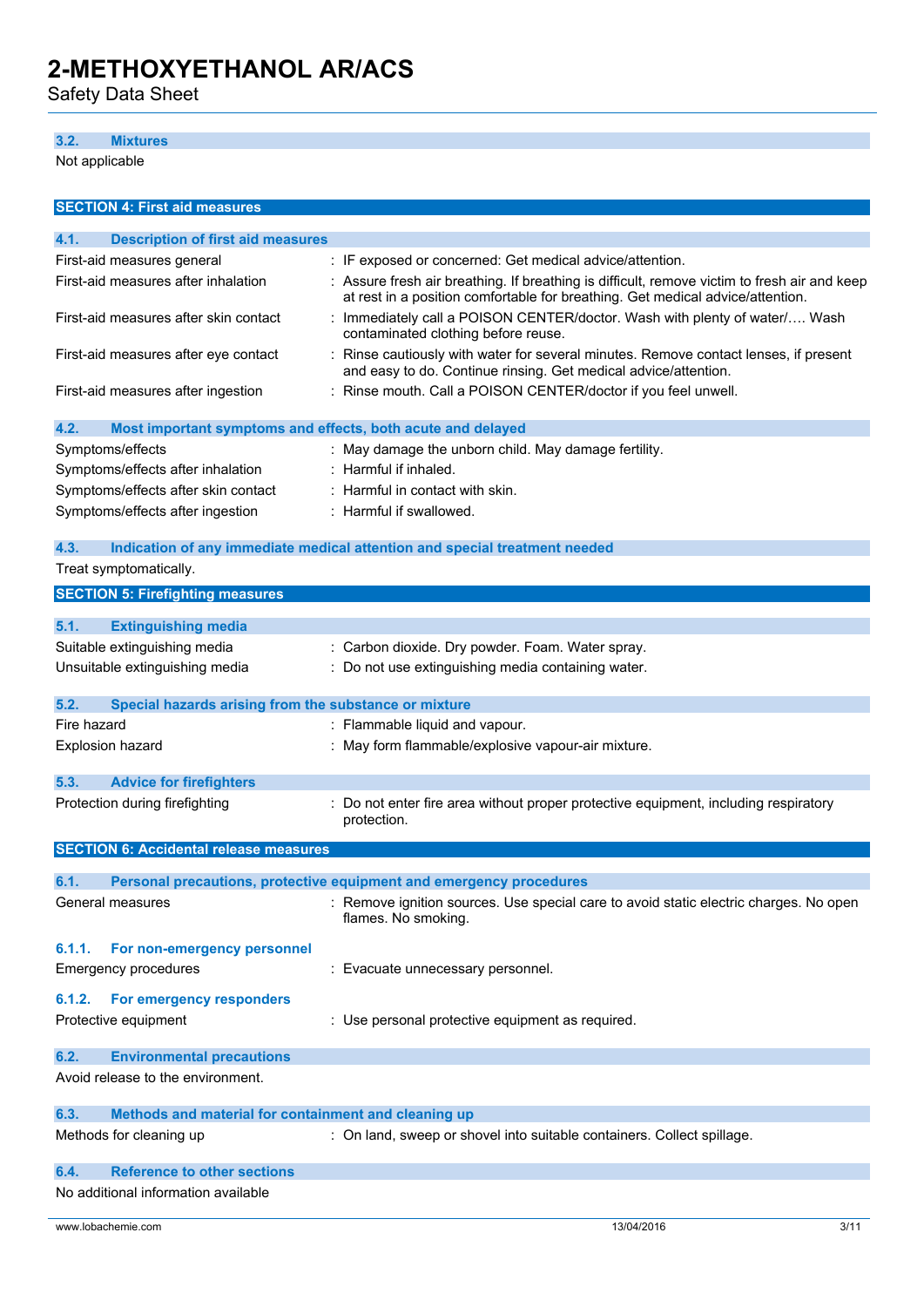Safety Data Sheet

### **SECTION 7: Handling and storage**

| <b>Precautions for safe handling</b><br>7.1.                         |                                                                                                                                                                                                                                                                                                    |  |
|----------------------------------------------------------------------|----------------------------------------------------------------------------------------------------------------------------------------------------------------------------------------------------------------------------------------------------------------------------------------------------|--|
| Additional hazards when processed                                    | : Handle empty containers with care because residual vapours are flammable.                                                                                                                                                                                                                        |  |
| Precautions for safe handling                                        | : Keep away from sources of ignition - No smoking. Take precautionary measures<br>against static discharge. Use only non-sparking tools. Obtain special instructions<br>before use. Do not handle until all safety precautions have been read and<br>understood. Avoid contact with skin and eyes. |  |
| Hygiene measures                                                     | : Do not eat, drink or smoke when using this product. Wash hands and other exposed<br>areas with mild soap and water before eating, drinking or smoking and when leaving<br>work.                                                                                                                  |  |
| 7.2.<br>Conditions for safe storage, including any incompatibilities |                                                                                                                                                                                                                                                                                                    |  |
| Technical measures                                                   | : Proper grounding procedures to avoid static electricity should be followed.<br>Ground/bond container and receiving equipment.                                                                                                                                                                    |  |
| Storage conditions                                                   | : Keep container tightly closed. Keep in fireproof place.                                                                                                                                                                                                                                          |  |
| Incompatible materials                                               | $:$ Heat sources.                                                                                                                                                                                                                                                                                  |  |
| 7.3.<br><b>Specific end use(s)</b>                                   |                                                                                                                                                                                                                                                                                                    |  |
| No additional information available                                  |                                                                                                                                                                                                                                                                                                    |  |

**SECTION 8: Exposure controls/personal protection**

#### **8.1. Control parameters**

No additional information available

| 8.2.<br><b>Exposure controls</b>                              |                                                                    |
|---------------------------------------------------------------|--------------------------------------------------------------------|
| Hand protection                                               | : Protective gloves                                                |
| Eye protection                                                | : Chemical goggles or safety glasses                               |
| Skin and body protection                                      | : Wear suitable protective clothing                                |
| Respiratory protection                                        | : [In case of inadequate ventilation] wear respiratory protection. |
| <b>SECTION 9: Physical and chemical properties</b>            |                                                                    |
| Information on basic physical and chemical properties<br>9.1. |                                                                    |
| Physical state                                                | : Liquid                                                           |
| Molecular mass                                                | : 76.1 g/mol                                                       |
| Colour                                                        | : Colourless.                                                      |
| Odour                                                         | : pleasant odor.                                                   |
| Odour threshold                                               | : No data available                                                |
| pH                                                            | : $5 - 7$ at 25 °C                                                 |
| Relative evaporation rate (butylacetate=1)                    | $\therefore$ 1                                                     |
| Melting point                                                 | $: -85 °C$                                                         |
| Freezing point                                                | : No data available                                                |
| Boiling point                                                 | $: 124 - 125$                                                      |
|                                                               |                                                                    |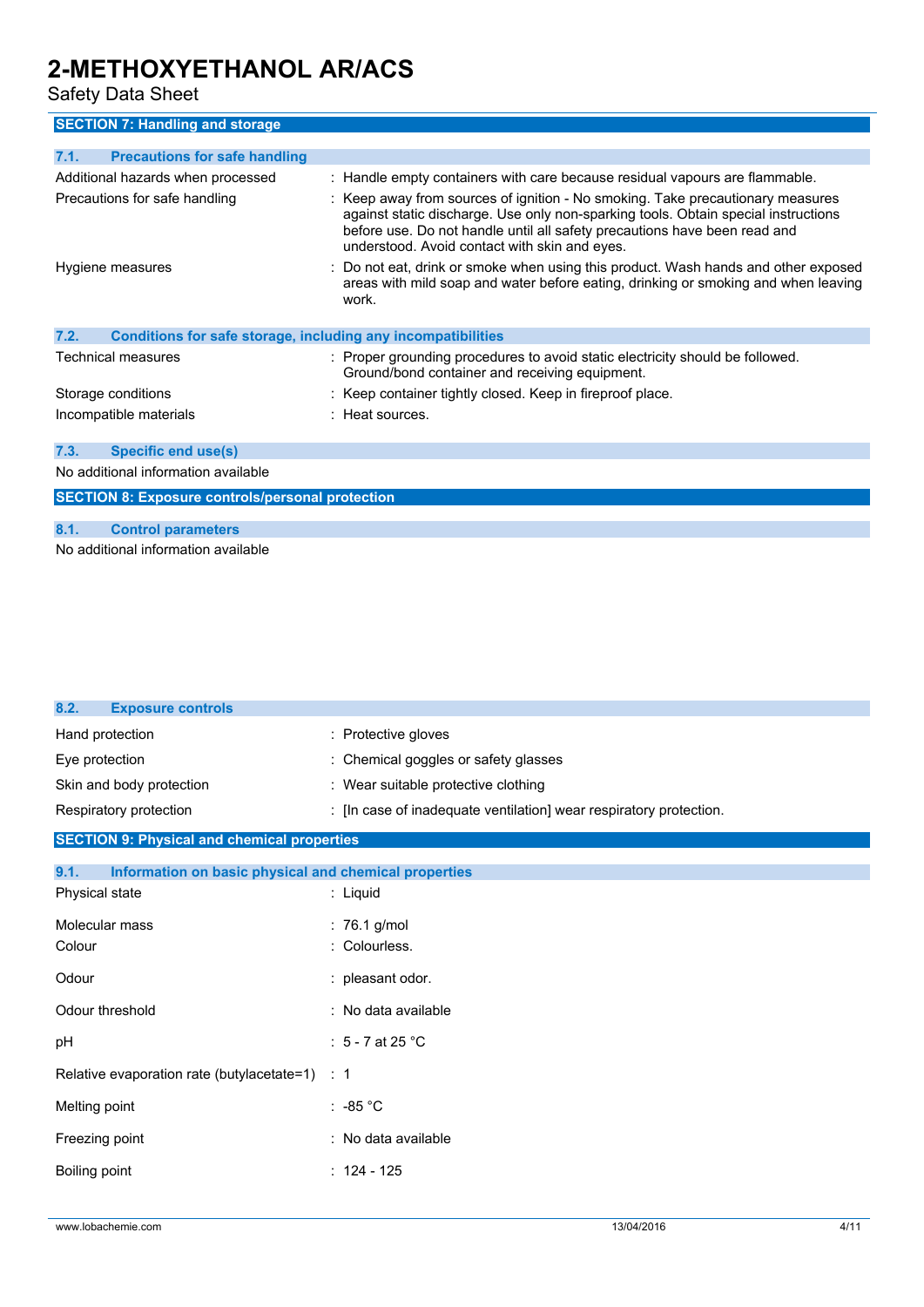### Safety Data Sheet

| υαισιγ υαια υποσι                                  |                                                          |  |
|----------------------------------------------------|----------------------------------------------------------|--|
| Flash point                                        | : 40 $^{\circ}$ C                                        |  |
| Auto-ignition temperature                          | : 286 °C                                                 |  |
| Decomposition temperature                          | : No data available                                      |  |
| Flammability (solid, gas)                          | : Flammable<br>Flammable liquid and vapour.              |  |
| Vapour pressure                                    | : 10 hPa at 20 $^{\circ}$ C                              |  |
| Relative vapour density at 20 °C                   | : 2.63                                                   |  |
| Relative density                                   | : No data available                                      |  |
| Density<br>Solubility                              | : $0.96$ g/cm <sup>3</sup><br>: Water: Miscible in water |  |
| Log Pow                                            | $: -0.8$                                                 |  |
| Viscosity, kinematic                               | : No data available                                      |  |
| Viscosity, dynamic                                 | : No data available                                      |  |
| <b>Explosive properties</b>                        | : No data available                                      |  |
| Oxidising properties                               | : No data available                                      |  |
| <b>Explosive limits</b>                            | $: 0.025 - 0.245$ vol %                                  |  |
| <b>Other information</b><br>9.2.                   |                                                          |  |
| No additional information available                |                                                          |  |
| <b>SECTION 10: Stability and reactivity</b>        |                                                          |  |
| 10.1.<br><b>Reactivity</b>                         |                                                          |  |
| No additional information available                |                                                          |  |
| <b>Chemical stability</b><br>10.2.                 |                                                          |  |
| Stable under normal conditions.                    |                                                          |  |
| <b>Possibility of hazardous reactions</b><br>10.3. |                                                          |  |
| No additional information available                |                                                          |  |
| 10.4.<br><b>Conditions to avoid</b>                |                                                          |  |
| Open flame. Heat. Sparks.                          |                                                          |  |
| <b>Incompatible materials</b><br>10.5.             |                                                          |  |

No additional information available

#### **10.6. Hazardous decomposition products**

May release flammable gases.

| <b>SECTION 11: Toxicological information</b> |                                      |  |
|----------------------------------------------|--------------------------------------|--|
|                                              |                                      |  |
| 11.1.                                        | Information on toxicological effects |  |

Acute toxicity **in the state of the Coral: Harmful if swallowed. Dermal: Harmful in contact with skin. Inhalation: Harmful in the state of the state of the state of the state of the state of the state of the state of the s** if inhaled.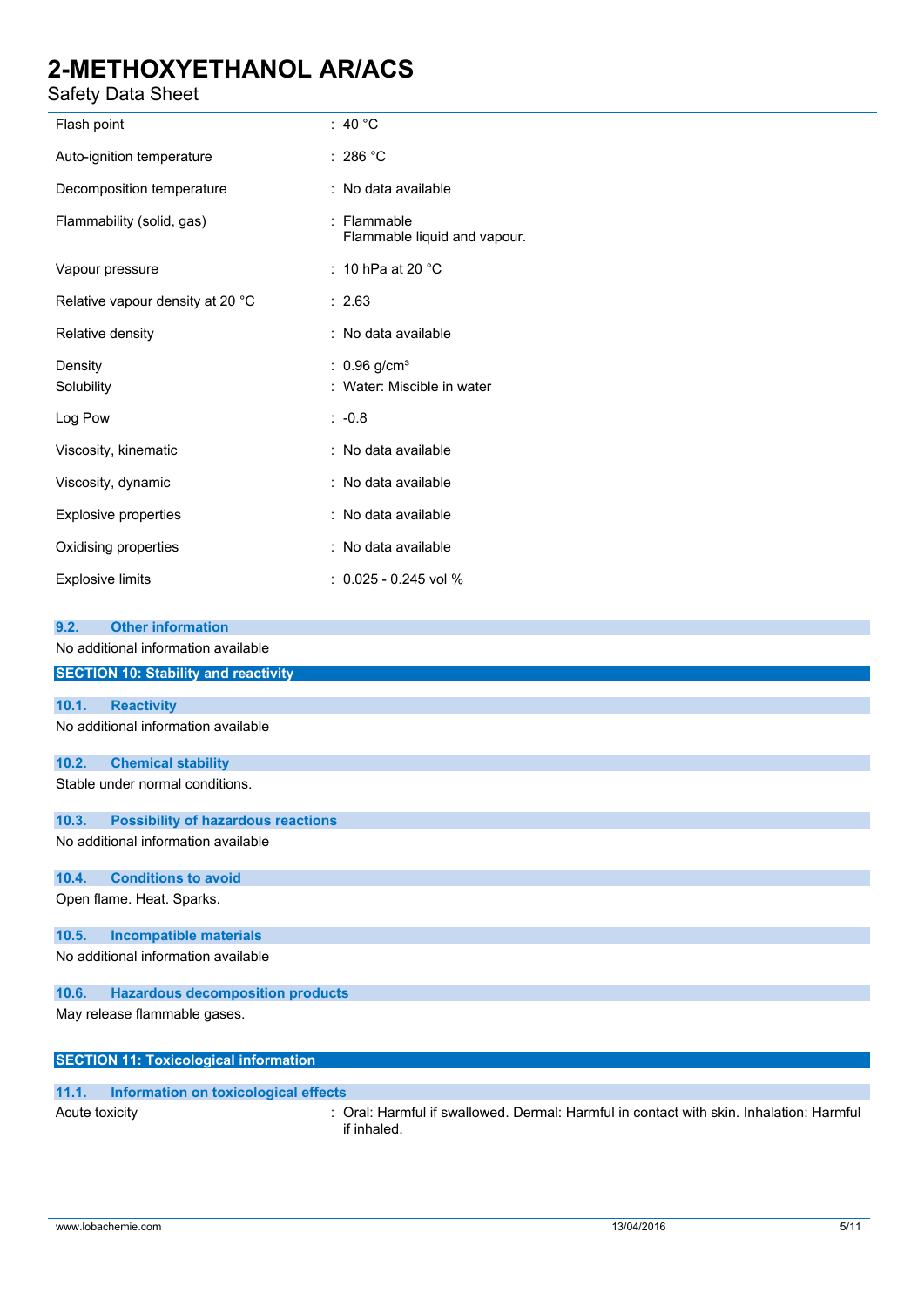### Safety Data Sheet

| Skin corrosion/irritation                              | : Not classified                                      |
|--------------------------------------------------------|-------------------------------------------------------|
|                                                        | pH: 5 - 7 at 25 °C                                    |
| Serious eye damage/irritation                          | : Not classified                                      |
|                                                        | pH: 5 - 7 at 25 °C                                    |
| Respiratory or skin sensitisation                      | : Not classified                                      |
| Germ cell mutagenicity                                 | : Not classified                                      |
| Carcinogenicity                                        | : Not classified                                      |
| Reproductive toxicity                                  | : May damage fertility. May damage the unborn child.  |
| STOT-single exposure                                   | : Not classified                                      |
| STOT-repeated exposure                                 | : Not classified                                      |
| Aspiration hazard                                      | : Not classified                                      |
| Potential adverse human health effects<br>and symptoms | : Harmful if swallowed. Harmful in contact with skin. |
| <b>SECTION 12: Ecological information</b>              |                                                       |
| 12.1.                                                  |                                                       |
| <b>Toxicity</b>                                        |                                                       |
| No additional information available                    |                                                       |
|                                                        |                                                       |

#### **12.2. Persistence and degradability**

No additional information available

| 12.3.   | <b>Bioaccumulative potential</b>   |      |
|---------|------------------------------------|------|
|         | 2-METHOXYETHANOL AR/ACS (109-86-4) |      |
| Log Pow |                                    | -v.o |

#### **12.4. Mobility in soil**

No additional information available

| 12.5.                                                                                  | <b>Results of PBT and vPvB assessment</b> |  |
|----------------------------------------------------------------------------------------|-------------------------------------------|--|
| 2-METHOXYETHANOL AR/ACS (109-86-4)                                                     |                                           |  |
| This substance/mixture does not meet the PBT criteria of REACH regulation, annex XIII  |                                           |  |
| This substance/mixture does not meet the vPvB criteria of REACH regulation, annex XIII |                                           |  |

#### **12.6. Other adverse effects**

No additional information available

#### **SECTION 13: Disposal considerations**

#### **13.1. Waste treatment methods**

Product/Packaging disposal

recommendations

: Dispose of contents/container to hazardous or special waste collection point, in accordance with local, regional, national and/or international regulation.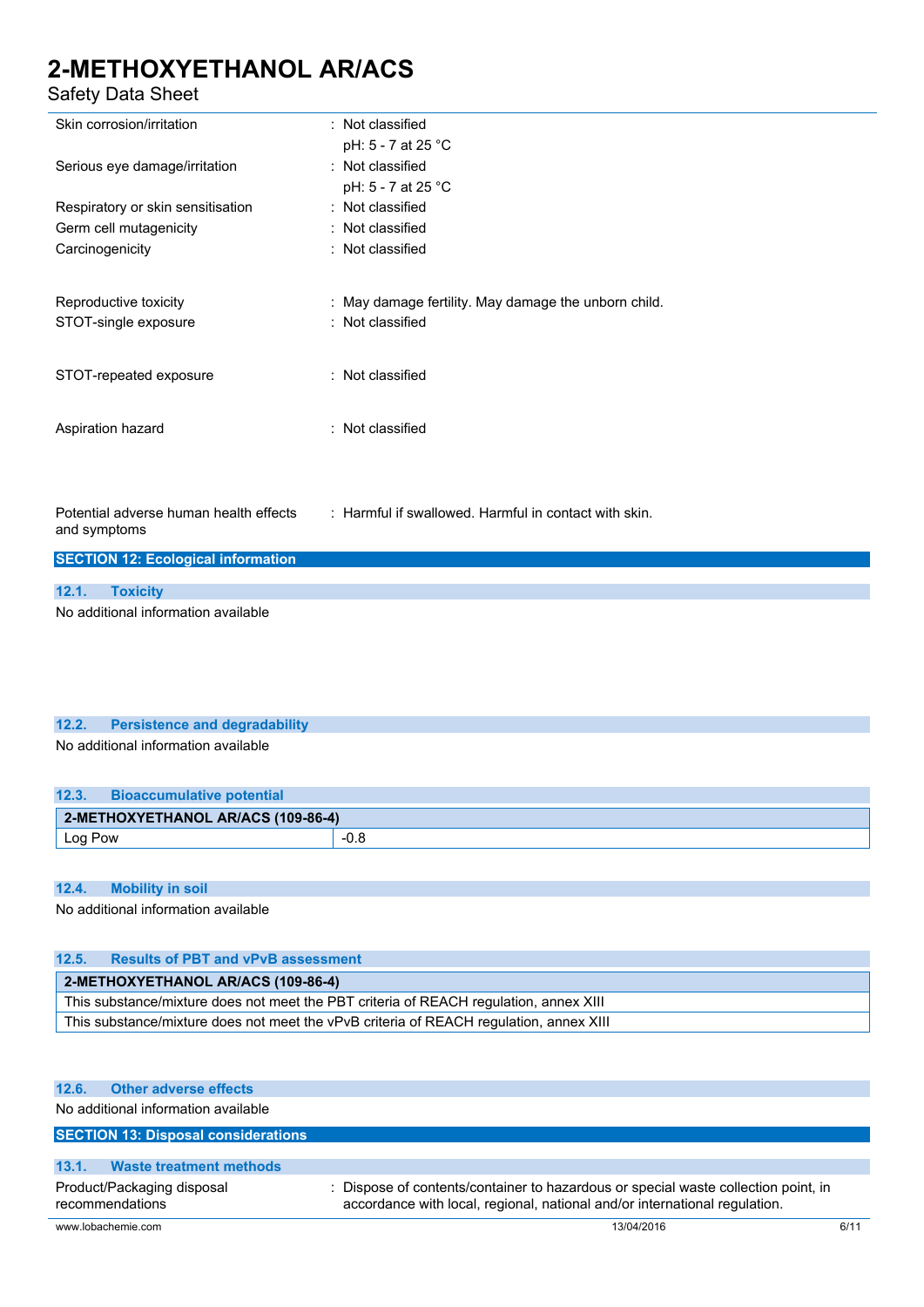Safety Data Sheet

Additional information : Handle empty containers with care because residual vapours are flammable.

### **SECTION 14: Transport information**

In accordance with ADR / RID / IMDG / IATA / ADN

| 14.1.<br>UN number                    |                                                                |
|---------------------------------------|----------------------------------------------------------------|
| UN-No. (ADR)                          | : 1188                                                         |
| UN-No. (IMDG)                         | : 1188                                                         |
| UN-No. (IATA)                         | : 1188                                                         |
| UN-No. (ADN)                          | : 1188                                                         |
| UN-No. (RID)                          | : 1188                                                         |
|                                       |                                                                |
| 14.2.<br>UN proper shipping name      |                                                                |
| Proper Shipping Name (ADR)            | : ETHYLENE GLYCOL MONOMETHYL ETHER                             |
| Proper Shipping Name (IMDG)           | : ETHYLENE GLYCOL MONOMETHYL ETHER                             |
| Proper Shipping Name (IATA)           | : Ethylene glycol monomethyl ether                             |
| Proper Shipping Name (ADN)            | $\pm$ ETHYLENE GLYCOL MONOMETHYL ETHER                         |
| Proper Shipping Name (RID)            | : ETHYLENE GLYCOL MONOMETHYL ETHER                             |
| Transport document description (ADR)  | : UN 1188 ETHYLENE GLYCOL MONOMETHYL ETHER, 3, III, (D/E)      |
| Transport document description (IMDG) | : UN 1188 ETHYLENE GLYCOL MONOMETHYL ETHER, 3, III (38°C c.c.) |
| Transport document description (IATA) | : UN 1188 Ethylene glycol monomethyl ether, 3, III             |
| Transport document description (ADN)  | : UN 1188 ETHYLENE GLYCOL MONOMETHYL ETHER, 3, III             |
| Transport document description (RID)  | : UN 1188 ETHYLENE GLYCOL MONOMETHYL ETHER, 3, III             |
|                                       |                                                                |

| <b>Transport hazard class(es)</b><br>14.3. |     |
|--------------------------------------------|-----|
| <b>ADR</b>                                 |     |
| Transport hazard class(es) (ADR)           | : 3 |
| Danger labels (ADR)                        | :3  |

| <b>IMDG</b>                       |    |
|-----------------------------------|----|
| Transport hazard class(es) (IMDG) | 3  |
| Danger labels (IMDG)              | -3 |

**IATA**

| Transport hazard class(es) (IATA) | : 3 |
|-----------------------------------|-----|
| Hazard labels (IATA)              | : 3 |

: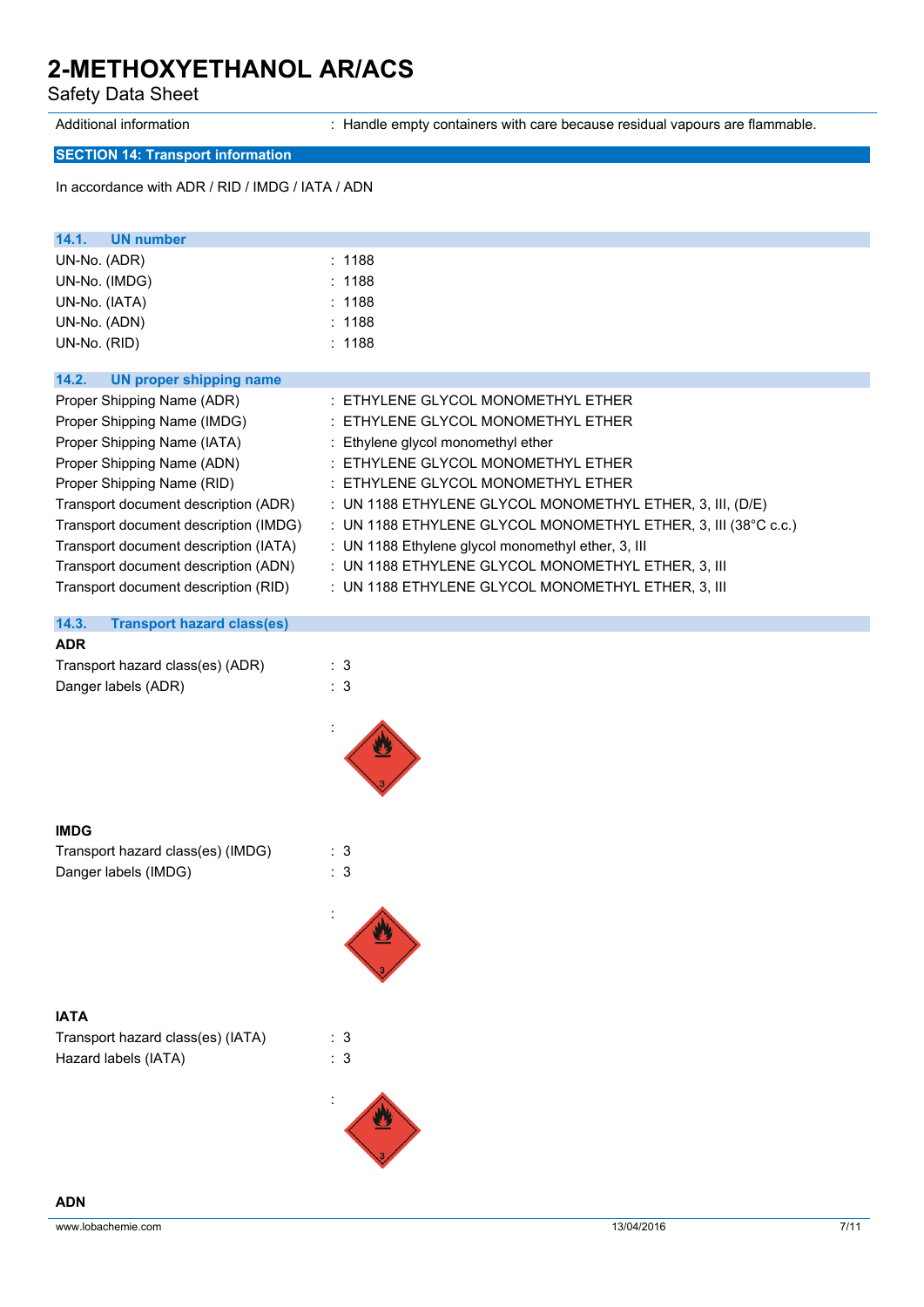### Safety Data Sheet

| ισισιν υαια υποσι                                            |                                          |
|--------------------------------------------------------------|------------------------------------------|
| Transport hazard class(es) (ADN)<br>Danger labels (ADN)      | : 3<br>: 3                               |
|                                                              |                                          |
|                                                              |                                          |
| <b>RID</b>                                                   |                                          |
| Transport hazard class(es) (RID)                             | : 3                                      |
| Danger labels (RID)                                          | : 3                                      |
|                                                              |                                          |
| 14.4.<br><b>Packing group</b>                                |                                          |
| Packing group (ADR)                                          | $:$ $\mathbb{H}$                         |
| Packing group (IMDG)                                         | $:$ $\mathbb H$                          |
| Packing group (IATA)                                         | $: \mathbb{H}$                           |
| Packing group (ADN)                                          | $:$ $\mathbb H$                          |
| Packing group (RID)                                          | $\therefore$ III                         |
| 14.5.<br><b>Environmental hazards</b>                        |                                          |
| Dangerous for the environment                                | : No                                     |
| Marine pollutant                                             | : No                                     |
| Other information                                            | : No supplementary information available |
| <b>Special precautions for user</b><br>14.6.                 |                                          |
| - Overland transport                                         |                                          |
| Classification code (ADR)                                    | : F1                                     |
| Limited quantities (ADR)                                     | : 51                                     |
| Excepted quantities (ADR)                                    | : E1                                     |
| Packing instructions (ADR)                                   | : P001, IBC03, LP01, R001                |
| Mixed packing provisions (ADR)                               | : MP19                                   |
| Portable tank and bulk container<br>instructions (ADR)       | : T2                                     |
| Portable tank and bulk container special<br>provisions (ADR) | :TP1                                     |

Tank code (ADR) : LGBF Vehicle for tank carriage : FL Transport category (ADR) : 3 Special provisions for carriage - Packages : V12 (ADR) Special provisions for carriage - Operation : S2 (ADR) Hazard identification number (Kemler No.) : 30 Orange plates is a set of the set of the set of the set of the set of the set of the set of the set of the set of the set of the set of the set of the set of the set of the set of the set of the set of the set of the set o 30 1188

Tunnel restriction code (ADR) : D/E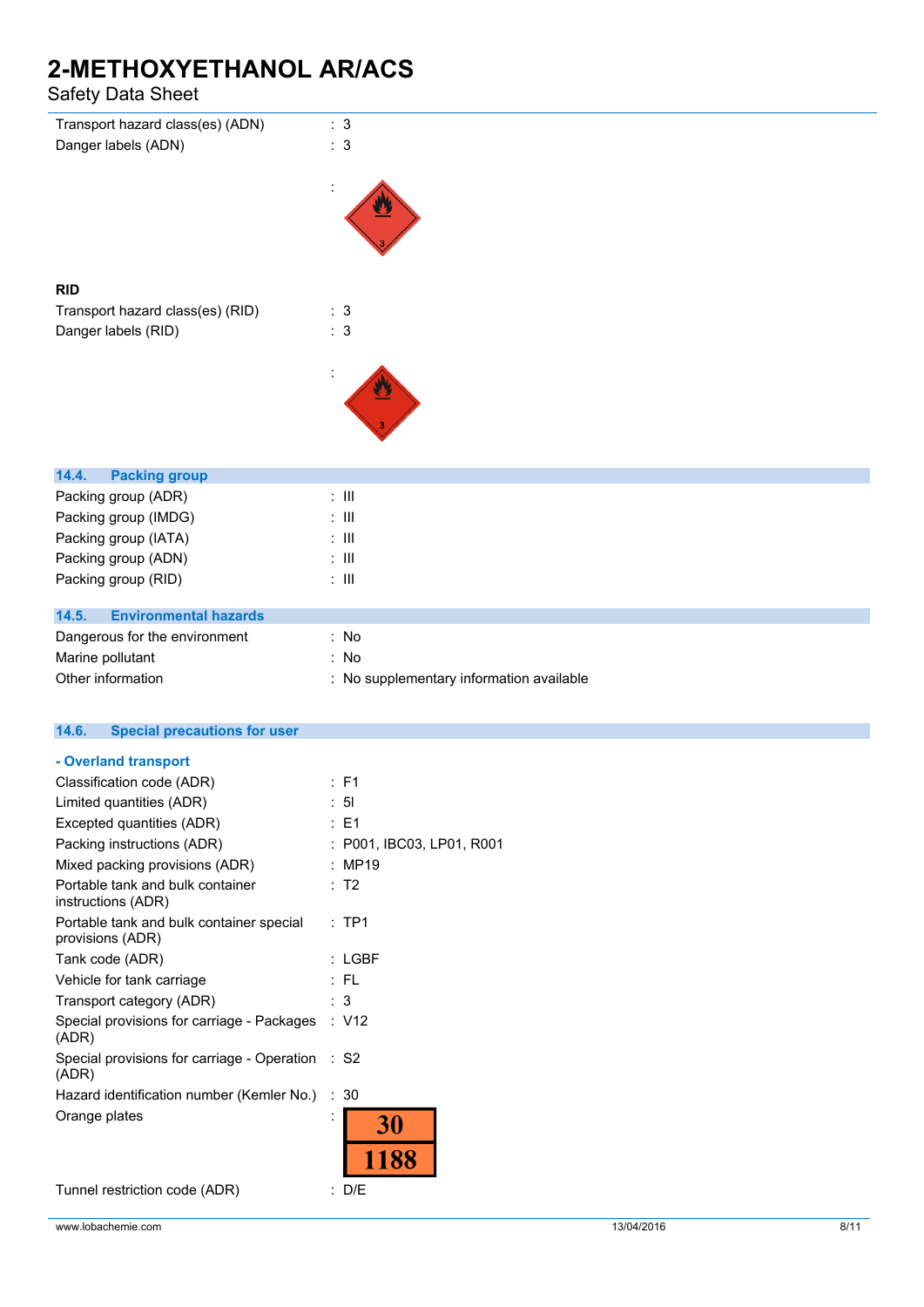Safety Data Sheet

| EAC code                                                     | $: \cdot 2Y$                                                                                     |
|--------------------------------------------------------------|--------------------------------------------------------------------------------------------------|
| - Transport by sea                                           |                                                                                                  |
| Limited quantities (IMDG)                                    | : 5L                                                                                             |
| Excepted quantities (IMDG)                                   | : E1                                                                                             |
| Packing instructions (IMDG)                                  | : P001, LP01                                                                                     |
| IBC packing instructions (IMDG)                              | : IBC03                                                                                          |
| Tank instructions (IMDG)                                     | : T2                                                                                             |
| Tank special provisions (IMDG)                               | :TP1                                                                                             |
| EmS-No. (Fire)                                               | $: F-E$                                                                                          |
| EmS-No. (Spillage)                                           | $: S-D$                                                                                          |
| Stowage category (IMDG)                                      | : A                                                                                              |
| Flash point (IMDG)                                           | $: 38^{\circ}$ C c.c.                                                                            |
| Properties and observations (IMDG)                           | : Colourless liquid. Flashpoint: 38°C c.c. Explosive limits: 1.8% to 20% Miscible with<br>water. |
| MFAG-No                                                      | : 127                                                                                            |
| - Air transport                                              |                                                                                                  |
| PCA Excepted quantities (IATA)                               | $\therefore$ E1                                                                                  |
| PCA Limited quantities (IATA)                                | : Y344                                                                                           |
| PCA limited quantity max net quantity<br>(IATA)              | : 10L                                                                                            |
| PCA packing instructions (IATA)                              | : 355                                                                                            |
| PCA max net quantity (IATA)                                  | : 60L                                                                                            |
| CAO packing instructions (IATA)                              | : 366                                                                                            |
| CAO max net quantity (IATA)                                  | : 220L                                                                                           |
| ERG code (IATA)                                              | : 3L                                                                                             |
| - Inland waterway transport                                  |                                                                                                  |
| Classification code (ADN)                                    | : F1                                                                                             |
| Limited quantities (ADN)                                     | : 5L                                                                                             |
| Excepted quantities (ADN)                                    | $\therefore$ E1                                                                                  |
| Carriage permitted (ADN)                                     | : T                                                                                              |
| Equipment required (ADN)                                     | $:$ PP, EX, A                                                                                    |
| Ventilation (ADN)                                            | : VE01                                                                                           |
| Number of blue cones/lights (ADN)                            | $\therefore$ 0                                                                                   |
| - Rail transport                                             |                                                                                                  |
| Classification code (RID)                                    | : F1                                                                                             |
| Excepted quantities (RID)                                    | $\therefore$ E1                                                                                  |
| Packing instructions (RID)                                   | : P001, IBC03, LP01, R001                                                                        |
| Mixed packing provisions (RID)                               | : MP19                                                                                           |
| Portable tank and bulk container<br>instructions (RID)       | : T2                                                                                             |
| Portable tank and bulk container special<br>provisions (RID) | :TP1                                                                                             |
| Tank codes for RID tanks (RID)                               | : LGBF                                                                                           |
| Transport category (RID)                                     | : 3                                                                                              |
| Special provisions for carriage - Packages : W12<br>(RID)    |                                                                                                  |
| Colis express (express parcels) (RID)                        | : CE4                                                                                            |
| Hazard identification number (RID)                           | : 30                                                                                             |

**14.7. Transport in bulk according to Annex II of MARPOL 73/78 and the IBC Code**

Not applicable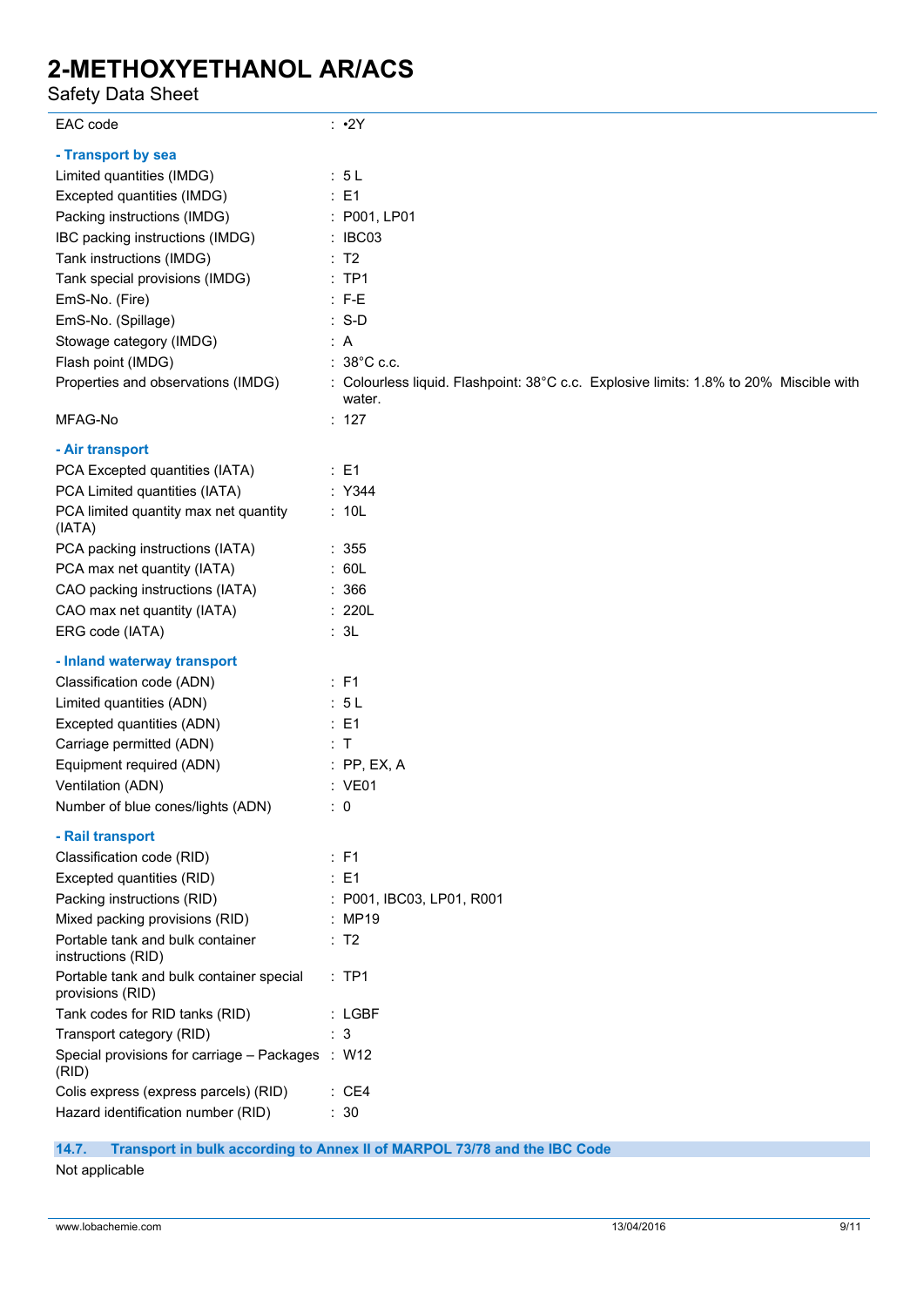Safety Data Sheet

### **SECTION 15: Regulatory information**

**15.1. Safety, health and environmental regulations/legislation specific for the substance or mixture**

#### **15.1.1. EU-Regulations**

No REACH Annex XVII restrictions 2-Methoxyethanol is on the REACH Candidate List 2-METHOXYETHANOL AR/ACS is not on the REACH Annex XIV List

#### **15.1.2. National regulations**

| Germany                                                                                 |                                                                                                                                                            |
|-----------------------------------------------------------------------------------------|------------------------------------------------------------------------------------------------------------------------------------------------------------|
| Reference to AwSV                                                                       | : Water hazard class (WGK) 2, significant hazard to water (Classification according to<br>AwSV; ID No. 107)                                                |
| 12th Ordinance Implementing the Federal<br>Immission Control Act - 12. BlmSchV          | : Is not subject of the 12. BlmSchV (Hazardous Incident Ordinance)                                                                                         |
| <b>Netherlands</b>                                                                      |                                                                                                                                                            |
| SZW-lijst van kankerverwekkende stoffen                                                 | $\therefore$ The substance is not listed                                                                                                                   |
| SZW-lijst van mutagene stoffen                                                          | $\therefore$ The substance is not listed                                                                                                                   |
| NIET-limitatieve lijst van voor de<br>voortplanting giftige stoffen - Borstvoeding      | : The substance is not listed                                                                                                                              |
| NIET-limitatieve lijst van voor de<br>voortplanting giftige stoffen -<br>Vruchtbaarheid | : 2-METHOXYETHANOL AR/ACS is listed                                                                                                                        |
| NIET-limitatieve lijst van voor de<br>voortplanting giftige stoffen - Ontwikkeling      | $: 2$ -METHOXYETHANOL AR/ACS is listed                                                                                                                     |
| <b>Denmark</b>                                                                          |                                                                                                                                                            |
| Class for fire hazard                                                                   | $\therefore$ Class II-1                                                                                                                                    |
| Store unit                                                                              | $: 5$ liter                                                                                                                                                |
| <b>Classification remarks</b>                                                           | : R10 <h226;h302+h312+h332;h360fd>; Emergency management guidelines for<br/>the storage of flammable liquids must be followed</h226;h302+h312+h332;h360fd> |
| Recommendations Danish Regulation                                                       | : Young people below the age of 18 years are not allowed to use the product                                                                                |
|                                                                                         | Pregnant/breastfeeding women working with the product must not be in direct<br>contact with the product                                                    |
|                                                                                         | The requirements from the Danish Working Environment Authorities regarding work<br>with carcinogens must be followed during use and disposal               |
|                                                                                         |                                                                                                                                                            |

#### **SECTION 16: Other information**